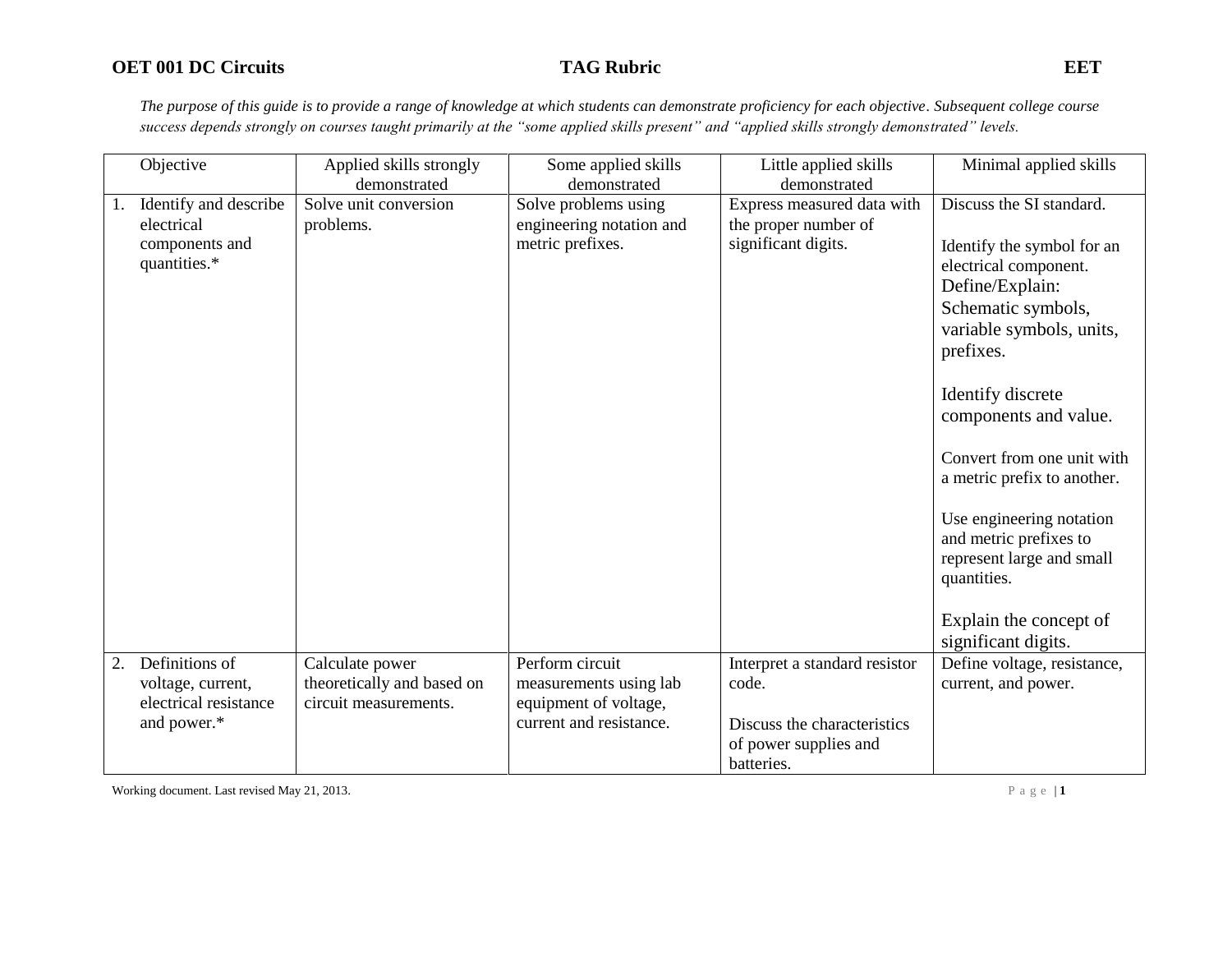*The purpose of this guide is to provide a range of knowledge at which students can demonstrate proficiency for each objective. Subsequent college course success depends strongly on courses taught primarily at the "some applied skills present" and "applied skills strongly demonstrated" levels.* 

| 3.<br>Ohm's law, electrical | Design, build and test a      | Describe the relationship   | Calculate current, voltage  | Define Ohm's law.         |
|-----------------------------|-------------------------------|-----------------------------|-----------------------------|---------------------------|
| energy and power.*          | circuit to achieve a specific | between voltage current and | and resistance in a simple  |                           |
|                             | current, resistance or        | resistance.                 | circuit.                    | Define electrical energy. |
|                             | voltage.                      |                             |                             |                           |
|                             |                               | Measure voltage current and | Calculate electrical power  | Define electrical power.  |
|                             | Calculate energy              | resistance in a simple      | and energy for a simple     |                           |
|                             | consumption.                  | circuit.                    | circuit.                    |                           |
|                             |                               |                             |                             |                           |
|                             | Select resistors based on     | Calculate electrical power  |                             |                           |
|                             | power considerations.         | for a basic circuit.        |                             |                           |
| Series circuit<br>4.        | Apply the voltage divider     | Compute DC series circuits  | Recognize series            | Define series circuit     |
| analysis (Apply             | rule.                         | (voltages, current, power). | combinations of             |                           |
| Ohm's and                   |                               |                             | components from schematic   | State Kirchhoff's Voltage |
| Kirchhoff's Laws to         | Design, build and test an     | Take measurements of DC     | diagrams.                   | law.                      |
| series circuits.)*          | unloaded voltage divider      | series circuits.            |                             |                           |
|                             | circuit.                      |                             | Apply Ohm's Law in a        |                           |
|                             |                               | Compute power in and        | series circuit to each      |                           |
|                             | Construct a circuit and       | power out.                  | component and combination   |                           |
|                             | measure voltage with          |                             | of components.              |                           |
|                             | respect to ground.            | Apply Kirchhoff's Voltage   |                             |                           |
|                             |                               | Law.                        | Recognize series-aiding and |                           |
|                             | Troubleshoot series circuits, |                             | series-opposing multiple    |                           |
|                             | opens and shorts.             | Verify current is the same  | source circuits.            |                           |
|                             |                               | through all components.     |                             |                           |
|                             | Construct and analyze         |                             |                             |                           |
|                             | series-aiding and series-     | Compute voltages in series- |                             |                           |
|                             | opposing multiple source      | aiding and series-opposing  |                             |                           |
|                             | circuits.                     | multiple source circuits.   |                             |                           |
|                             |                               |                             |                             |                           |
|                             |                               |                             |                             |                           |
|                             |                               |                             |                             |                           |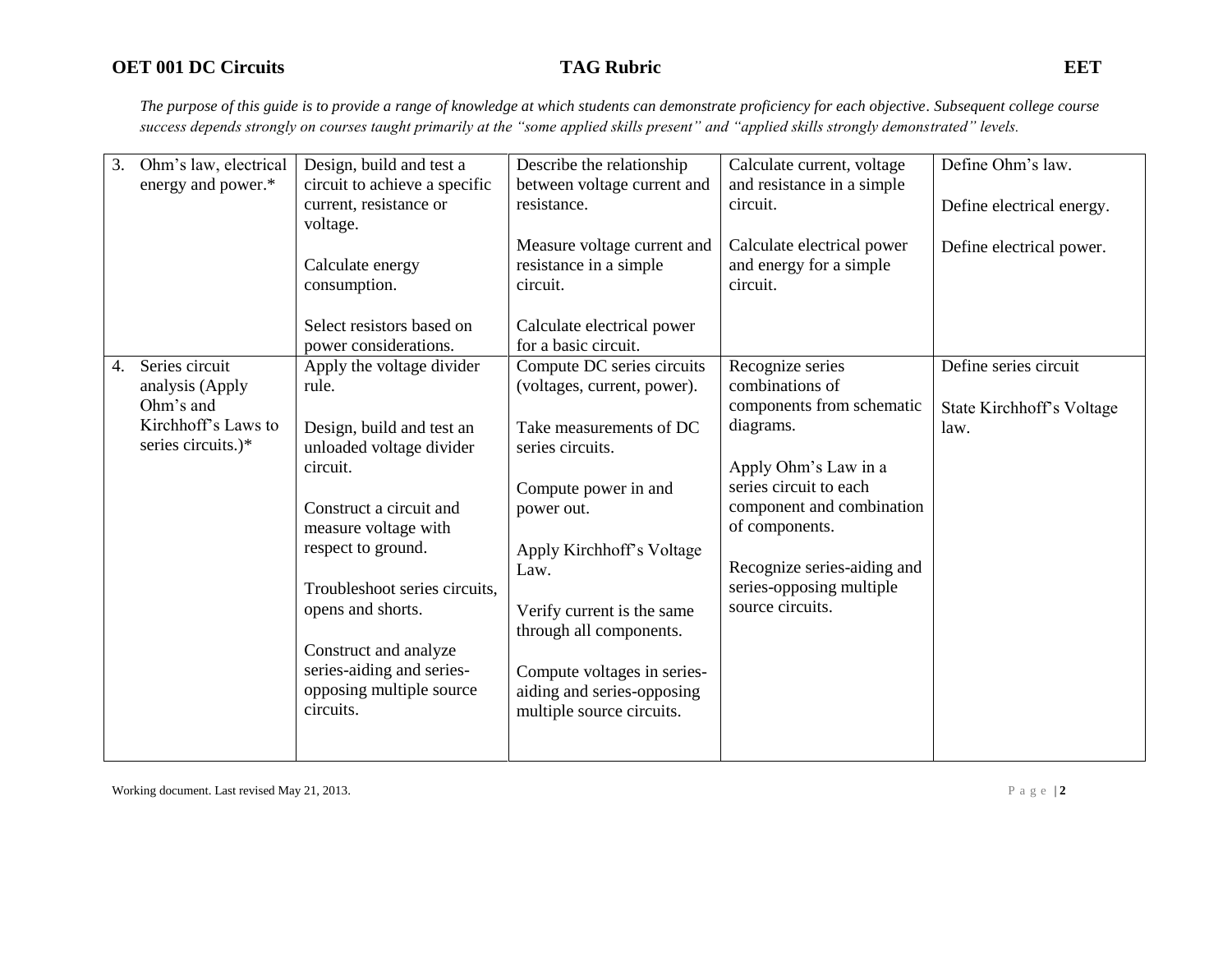*The purpose of this guide is to provide a range of knowledge at which students can demonstrate proficiency for each objective. Subsequent college course success depends strongly on courses taught primarily at the "some applied skills present" and "applied skills strongly demonstrated" levels.* 

| 5. | Parallel circuit        | Apply the current divider   | Compute DC parallel                      | Recognize parallel          | Define parallel circuit          |
|----|-------------------------|-----------------------------|------------------------------------------|-----------------------------|----------------------------------|
|    | analysis*               | rule                        | circuits (voltages, current,             | combinations of             |                                  |
|    |                         |                             | power).                                  | components from             | <b>State Kirchhoff's Current</b> |
|    |                         | Design, build, and test a   |                                          | schematic diagrams.         | law                              |
|    |                         | current divider circuit.    | Take measurements of                     |                             |                                  |
|    |                         |                             | DC parallel circuits.                    | Determine total parallel    | Determine total parallel         |
|    |                         | Construct a circuit and     |                                          | resistance with three or    | resistance with two              |
|    |                         | measure voltage with        | Compute power in and                     | more resistors.             | resistors in parallel.           |
|    |                         | respect to ground.          | power out.                               |                             |                                  |
|    |                         |                             |                                          | Apply Ohm's Law in a        |                                  |
|    |                         | Troubleshoot parallel       | Apply Kirchhoff's Current                | parallel circuit to each    |                                  |
|    |                         | circuits, opens and shorts. | Law to solve a simple                    | component and combination   |                                  |
|    |                         |                             | circuit.                                 | of components.              |                                  |
|    |                         | Construct and analyze       |                                          |                             |                                  |
|    |                         | parallel multiple source    | Verify voltage is the same               | Recognize parallel multiple |                                  |
|    |                         | circuits.                   | across all parallel                      | source circuits.            |                                  |
|    |                         | Analyze the internal        | components.                              |                             |                                  |
|    |                         | resistance of single and    |                                          |                             |                                  |
|    |                         | multiple source circuits.   | Compute current in a                     |                             |                                  |
|    |                         |                             | parallel multiple source<br>circuit.     |                             |                                  |
| 6. | Series-parallel circuit | Analyze by calculation      | Analyze by calculation                   | Determine total             | Recognize series-parallel        |
|    | analysis*               | using the collapse and      | using the collapse and                   | equivalent resistance for a | circuits.                        |
|    |                         | expand method for a 3       | expand method for a 2                    | series-parallel circuit.    |                                  |
|    |                         |                             |                                          |                             |                                  |
|    |                         | plus loop circuit.          | loop circuit.                            |                             | Recognize a ladder               |
|    |                         |                             |                                          |                             | network.                         |
|    |                         | Analyze using simulation.   | Analyze ladder networks.                 |                             |                                  |
|    |                         |                             |                                          |                             | Recognize a balanced             |
|    |                         | Design, build, and test a   | Analyze a balanced<br>Wheatstone bridge. |                             |                                  |
|    |                         |                             |                                          |                             |                                  |

Working document. Last revised May 21, 2013.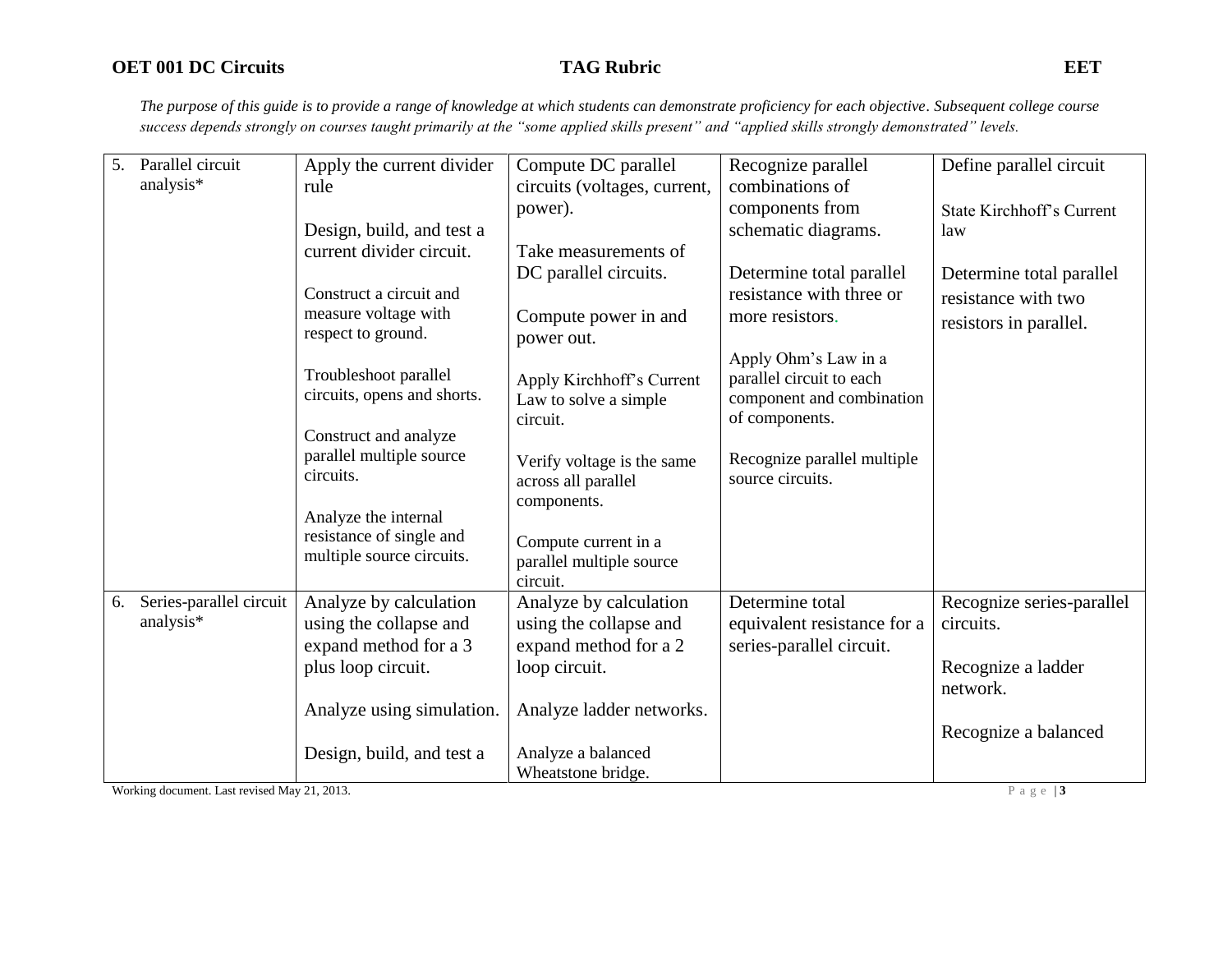*The purpose of this guide is to provide a range of knowledge at which students can demonstrate proficiency for each objective. Subsequent college course success depends strongly on courses taught primarily at the "some applied skills present" and "applied skills strongly demonstrated" levels.* 

|    |                      | loaded voltage divider.                              |                               |                               | Wheatstone bridge.          |
|----|----------------------|------------------------------------------------------|-------------------------------|-------------------------------|-----------------------------|
|    |                      |                                                      |                               |                               |                             |
|    |                      | Analyze the loading                                  |                               |                               |                             |
|    |                      | effect of a meter on a                               |                               |                               |                             |
|    |                      | circuit.                                             |                               |                               |                             |
| 7. | Circuit theorems     | Lab exercise or computer                             | Calculate the equivalent      | Perform source conversions    | Define the concept of       |
|    | (Superposition,      | simulation to prove                                  | Thevenin and/or Norton        | (current to voltage; voltage) | equivalent circuits and     |
|    | Thevenin's and       | Thevenin and/or Norton                               | circuit.                      | to current).                  | internal resistance.        |
|    | Norton's theorems)*  | theorem.                                             |                               |                               |                             |
|    |                      |                                                      | Convert a Norton circuit to   | Calculate the voltages and    | Define superposition,       |
|    |                      | Lab exercise or computer                             | a Thevenin circuit and        | current in a multi-source     | Thevenin's, and Norton's    |
|    |                      | simulation to prove                                  | Thevenin circuit to Norton    | series-parallel circuit.      | theorems.                   |
|    |                      | Superposition theorem.                               | circuit.                      |                               |                             |
|    |                      |                                                      |                               |                               | Define Maximum Power        |
|    |                      | Lab exercise or computer                             | Calculate circuit voltages &  |                               | Transfer theorem.           |
|    |                      | simulation to prove<br><b>Maximum Power Transfer</b> | currents using                |                               |                             |
|    |                      | theorem.                                             | Superposition.                |                               |                             |
|    |                      |                                                      | Calculate resistances for     |                               |                             |
|    |                      |                                                      | Maximum Power Transfer.       |                               |                             |
| 8. | Mesh and/or nodal    | Apply Mesh or Nodal                                  | Apply Mesh or Nodal           | Write Mesh equations for a    | Describe the procedure used |
|    | analysis techniques* | Analysis Techniques to find                          | Analysis Techniques to find   | simple circuit with two       | in the Mesh or Nodal        |
|    |                      | currents through and                                 | currents through and          | loops or write nodal          | Analysis Techniques.        |
|    |                      | voltage drops across all                             | voltage drops across all      | equations for a simple        |                             |
|    |                      | resistors in a complex                               | resistors in a simple circuit | circuit with two nodes.       | Recognize which of          |
|    |                      | circuit (three or more                               | (two loops).                  |                               | Kirchhoff's Laws are being  |
|    |                      | loops).                                              |                               | Recognize when source         | applied in each analysis    |
|    |                      |                                                      | Verify results by applying    | conversion is necessary and   | technique.                  |
|    |                      | Lab exercise or computer                             | Kirchhoff's Laws.             | perform source conversion.    |                             |
|    |                      | simulation to validate Mesh                          |                               |                               |                             |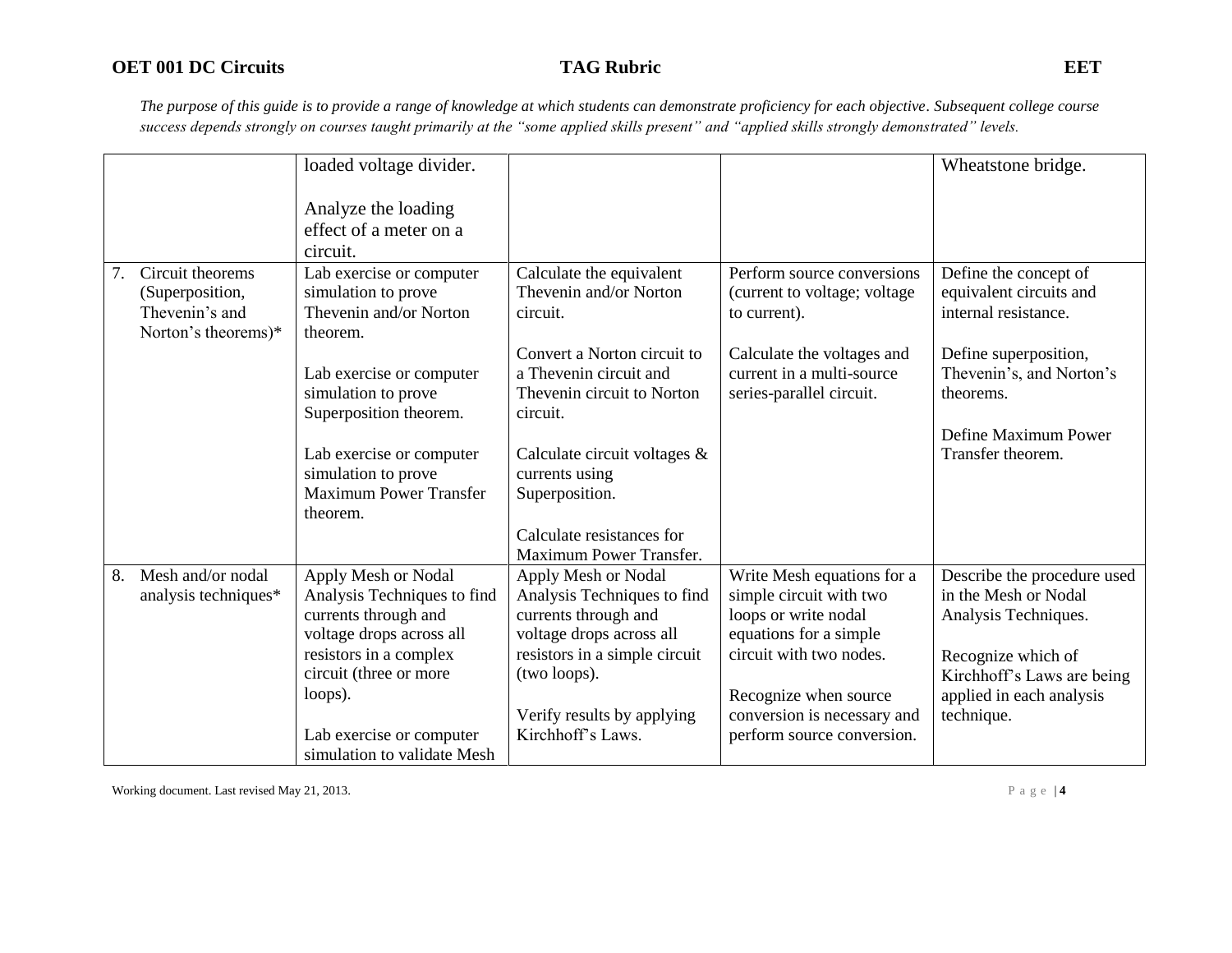*The purpose of this guide is to provide a range of knowledge at which students can demonstrate proficiency for each objective. Subsequent college course success depends strongly on courses taught primarily at the "some applied skills present" and "applied skills strongly demonstrated" levels.* 

|                                  | or Nodal analysis                               |                                                     |                                                         |                              |
|----------------------------------|-------------------------------------------------|-----------------------------------------------------|---------------------------------------------------------|------------------------------|
|                                  | Verify results by applying<br>Kirchhoff's Laws. |                                                     |                                                         |                              |
| Properties of<br>9.              | Apply and verify the                            | Analyze series and parallel                         | Describe dielectric                                     | Define capacitance           |
| capacitors and their             | universal time constant                         | connections of capacitors                           | characteristics                                         |                              |
| behavior under DC<br>conditions* | curve in an R-C circuit.                        |                                                     |                                                         | Describe basic construction  |
|                                  |                                                 | Calculate capacitance from                          | Describe voltage and                                    | and characteristics of a     |
|                                  | Observe R-C transient<br>circuits with          | physical characteristics of a<br>capacitor.         | current in steady state<br>condition of an R-C circuit. | capacitor                    |
|                                  | instrumentation.                                |                                                     |                                                         | Identify and discuss various |
|                                  |                                                 | Perform calculations using                          | Describe/plot current and                               | types of capacitors          |
|                                  | Solve for voltage, current,                     | the universal time constant                         | voltage in a transient circuit.                         |                              |
|                                  | and time in an RC circuit                       | curve.                                              |                                                         | Define charge, charge        |
|                                  | using exponential equations.                    |                                                     | Calculate charge on a                                   | storage, and discuss voltage |
|                                  |                                                 | Calculate energy stored in a<br>capacitor           | capacitor.                                              | as force.                    |
|                                  |                                                 |                                                     | Describe energy stored in a                             | Identify and discuss the     |
|                                  |                                                 | Calculate the Voltage and                           | capacitor                                               | universal time constant      |
|                                  |                                                 | Current in an R-C circuit                           |                                                         | curve                        |
|                                  |                                                 | at $\tau$ , $2\tau$ , $3\tau$ , $4\tau$ and $5\tau$ | Calculate time constant of<br>an R-C circuit            |                              |
| 10. Properties of                | Apply and verify the                            | Analyze series and parallel                         | Describe voltage and                                    | Define inductance.           |
| inductors and their              | universal time constant                         | connections of inductors.                           | current in steady state                                 |                              |
| behavior under DC                | curve in an R-L circuit.                        |                                                     | condition of an R-L circuit.                            | Define the basic             |
| conditions*                      |                                                 | Calculate inductance from                           |                                                         | construction of an           |
|                                  | Observe R-L transient                           | physical characteristics of                         | Describe/plot current and                               | inductor.                    |
|                                  | circuits with<br>instrumentation.               | an inductor.                                        | voltage in a transient circuit.                         |                              |
|                                  |                                                 | Perform calculations using                          | Calculate induced voltage                               | Identify and discuss various |